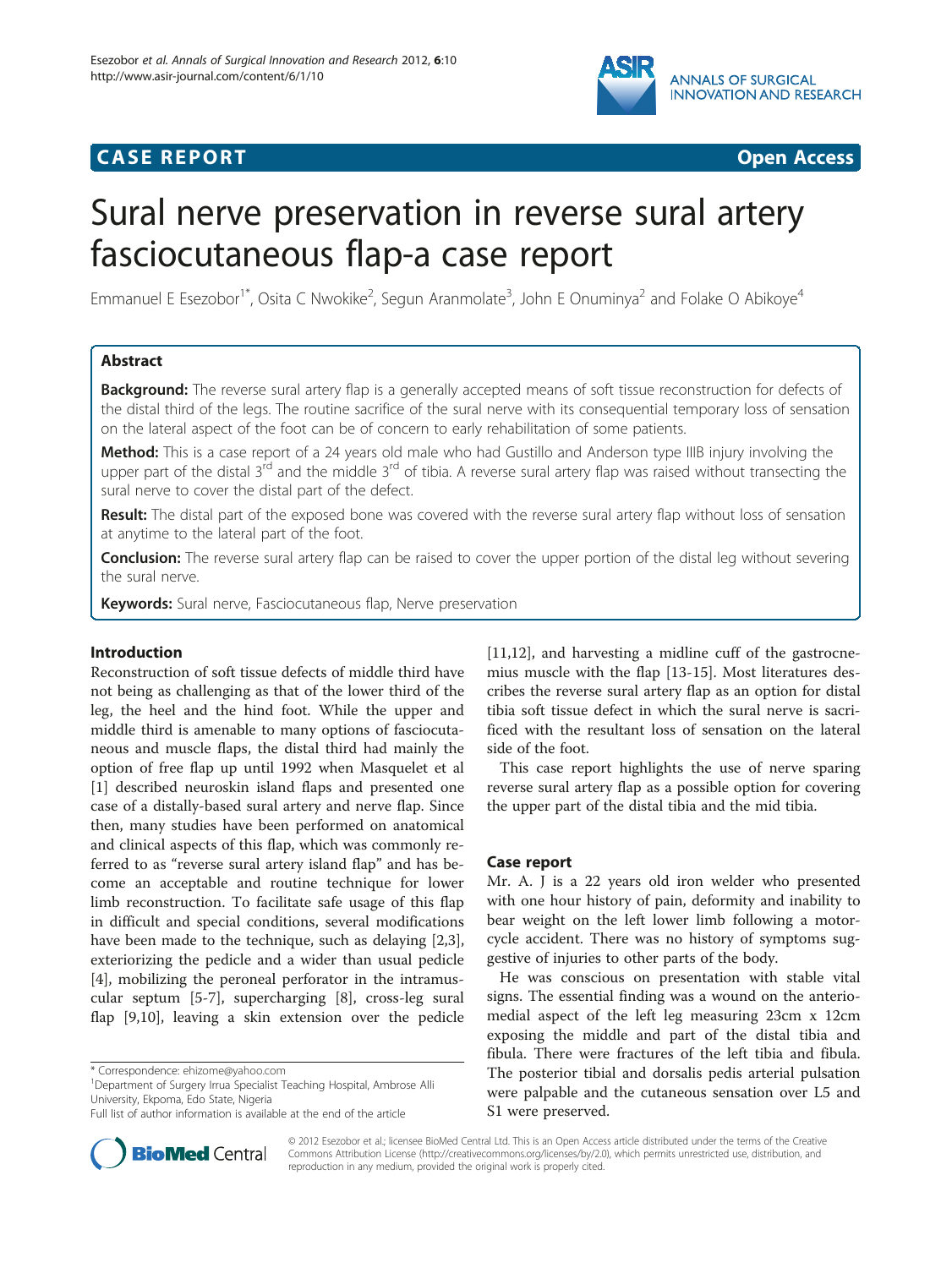A diagnosis of open left tibia and fibula fracture was made (Gustillo- Andersen Type IIIB). Patient was resuscitated and investigated. Radiogram revealed oblique fracture of the distal 3rd of the tibia with some bone loss and segmental fracture of the fibular both at the proximal and the middle 3<sup>rd</sup>. Patient had wound debridement with application of external fixator. (Figure 1) He subsequently had nerve preserving reverse sural artery fasciocutaneous flap and Hemisoleus muscle flap to cover the distal and upper part of the exposed tibia respectively.

### **Technique**

A 12cm x 8cm flap was designed on the calf over an axis drawn from the lateral malleolus to the middle popliteal fossa. The last peroneal artery perforator was marked at a point 5cm above the midpoint between the tendoachillis and the lateral malleolus. The flap is raised subfascially without the sural nerve after transecting and ligating the lesser saphenous vein and accompanying vessels. The flap was elevated up to a point where the sural nerve perforates the fascia. This is usually at the midpoint of the middle  $1/3<sup>rd</sup>$  of the leg posteriorly. It was then transposed as an island flap to cover the distal part of the exposed middle tibia and the upper part of distal tibia. To enhance mobilization, the point at which the sural nerve pierces the fascia was gently cut about 4cm distally and the peroneal communicating nerve was transected at the lateral border of the flap. Hemisoleus flap was raised to cover the remaining exposed mid tibia bone (Figure 2). All part of the flap survived without any residual bone exposure (Figures [3, 4](#page-2-0) and [5\)](#page-2-0).

# **Discussion**

The reconstruction of the middle  $3<sup>rd</sup>$  of the leg poses a lesser challenge compared to the distal 3rd of the leg. Currently, the free flap is the treatment of choice for large soft tissue defects of the distal extremity. Though it solves the problem of donor site morbidity in the immediate vicinity of the flap, It is however a technically demanding procedure for surgeons with less microsurgical experience. In our environment where there is limitation in the facility and experience for free flaps, the reverse sural artery flap has proven to be one of the few safe options for soft tissue coverage [[16](#page-3-0)] in this part of the leg. The accompanying arteries of the lesser saphenous vein and sural nerve have been utilized with success for harvest of reverse flow sural flap [[17\]](#page-3-0). The sural nerve remains the anatomic landmark for the inclusion of vessels in pedicle of the flap [\[18\]](#page-3-0). The sural artery reverse flow flap is nourished by the lowermost perforating branch of the peroneal artery. The sural nerve run vertically down the narrow groove between the two heads of gastrocnemius muscle and pierces the deep fascia halfway down the leg to run subfascially. Passing down this plane, it is joined by the peroneal communicating nerve [[19\]](#page-3-0). In raising the sural artery flap, the sural and the peroneal communicating nerve are transected. Though the numbness in the distribution of sural nerve is not a major concern to many surgeons as it is self limiting [[18\]](#page-3-0), there is the potential of patient developing painful neuroma if the stump is not buried in the deep muscular plane. Furthermore, a patient that is not well motivated may have recurrent injury to the numbed area while awaiting sensation to return which can be a recipe for chronic leg ulcer. In a diabetic, there is wisdom on preserving sensation to the foot so as not to contribute to their developing a neuropathic ulcer. In rural area where many walk unshodded to the farm, preserving protective sensation to the foot is no doubt important so as to rehabilitate patient back to his or her means of livelihood as soon as possible.

Though so much has been documented on the various modification of the reverse sural artery flap [[2-15](#page-3-0)], the literatures are quiet about the possibility of preserving the sural nerve while raising the flap. In the index

Figure 1 Wound after 3weeks.



Figure 2 Hemisoleus flap being raised after insetting of nerve preserving reverse sural artery flap.

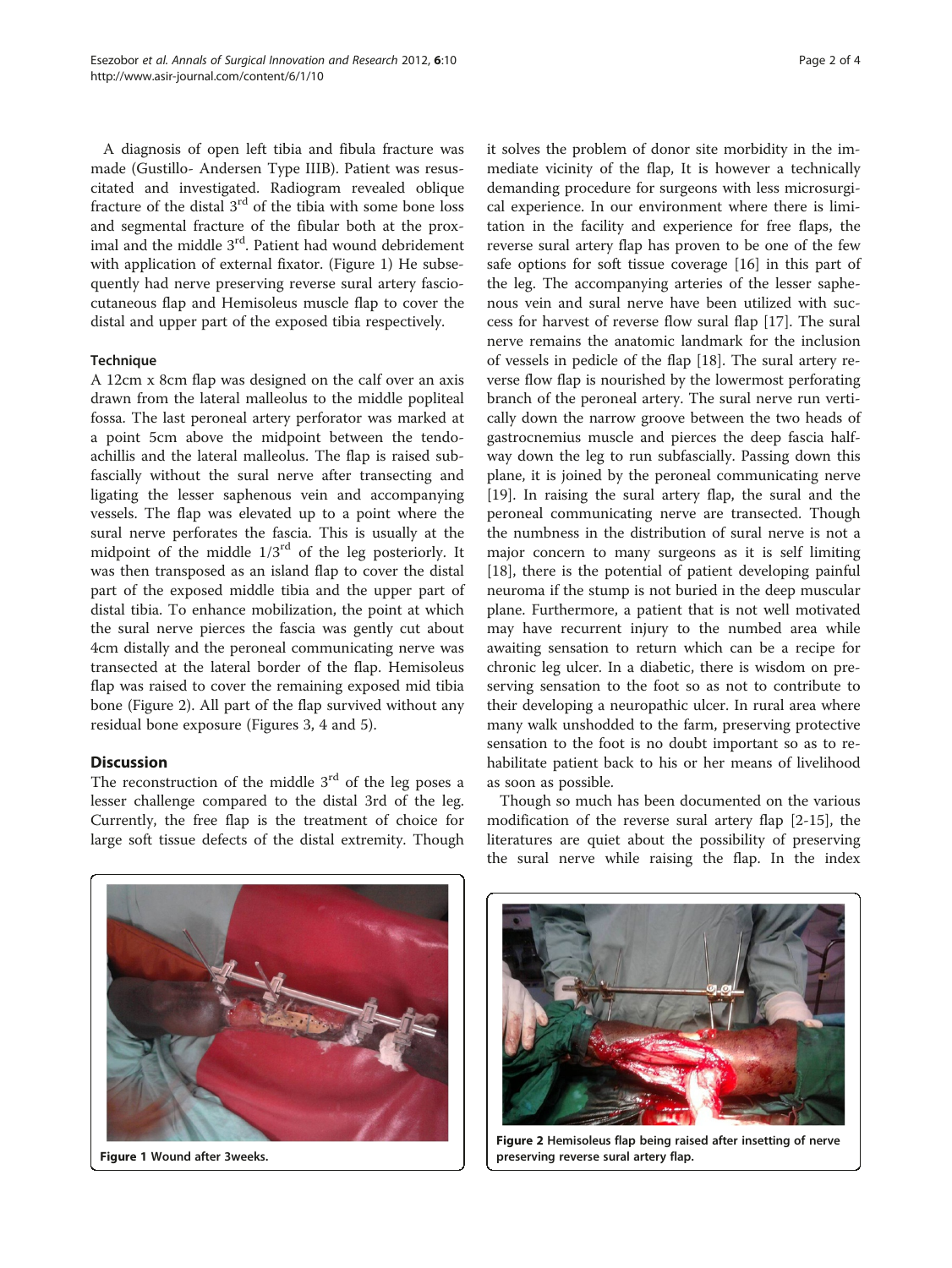<span id="page-2-0"></span>

Figure 3 Coverage of the upper part of the distal third of the leg achieved.

patient, there was the problem of extensive tibia periosteal stripping exposing a length of about 23cm, with loss of skin and normal tissue architecture. The maximum flap size reported is 17x16 cm [\[20](#page-3-0)]. The soleus bulk can hardly cover the defect and there was still the fear of further stripping the periosteum while raising the soleus flap. After proper planning, knowing that the free flap technology is not available, the option left was to use the nerve preserving reverse sural artery flap and hemisoleus flap for the distal and upper part of the defect respectively.

This case demonstrates the possibility of raising the reverse sural artery flap up to the point of the sural nerve piercing the deep fascia without transecting the nerve. This case clearly demonstrates that the sural



Figure 4 Sural nerve preserved.



nerve should not routinely be transected in all cases where reverse sural artery flap is needed. As long as the planned pivot of the flap is about the point of the sural nerve piercing the deep fascia and the arc of rotation will not be more than 100°, there is no need to transect the nerve. In selected patients, this can be used to cover the upper part of the distal  $3<sup>rd</sup>$  and the mid  $3<sup>rd</sup>$  of the leg. It may also be possible to use the nerve preserving reverse sural artery flap as a cross leg fashion to cover the contralateral distal leg defect.

Raising this flap at this level is technically less demanding as the surgeon will be nowhere near the distal septocutaneous perforators which are 5 to 7 cm proximal to the tip of the lateral malleolus. Compared to the soleus muscle flap in the reconstruction of the middle  $3<sup>rd</sup>$  of the leg, it is less invasive. The complementary function of the soleus muscle to the gastrocnemius is preserved. The procedure is easier for younger surgeon compared to the soleus muscle flap. The problem of painful neuroma at the point of transection of the sural nerve is eliminated. This procedure will not eliminate the aesthetic problem of secondary defect as seen in the classical reverse sural artery flap unless this can be closed directly. However, poor cosmesis would be of less concern in relation to function when dealing with trauma.

The nerve preserving reverse sural artery flap may be a good option for patients with diabetic and other sensoneural problem presenting with significant soft tissue loss involving the upper part of the distal  $3<sup>rd</sup>$  and the middle  $3<sup>rd</sup>$  on the ipsilateral leg. It can also be used for soft tissue defect involving the lower and middle  $3<sup>rd</sup>$  on the contralateral leg. It is hoped that in the nearest future, the sural nerve can be selectively preserved while transposing or interposing the flap through the point of the distal septocutaneous perforator so as to achieve ankle and the heel cover. Further studies are needed to